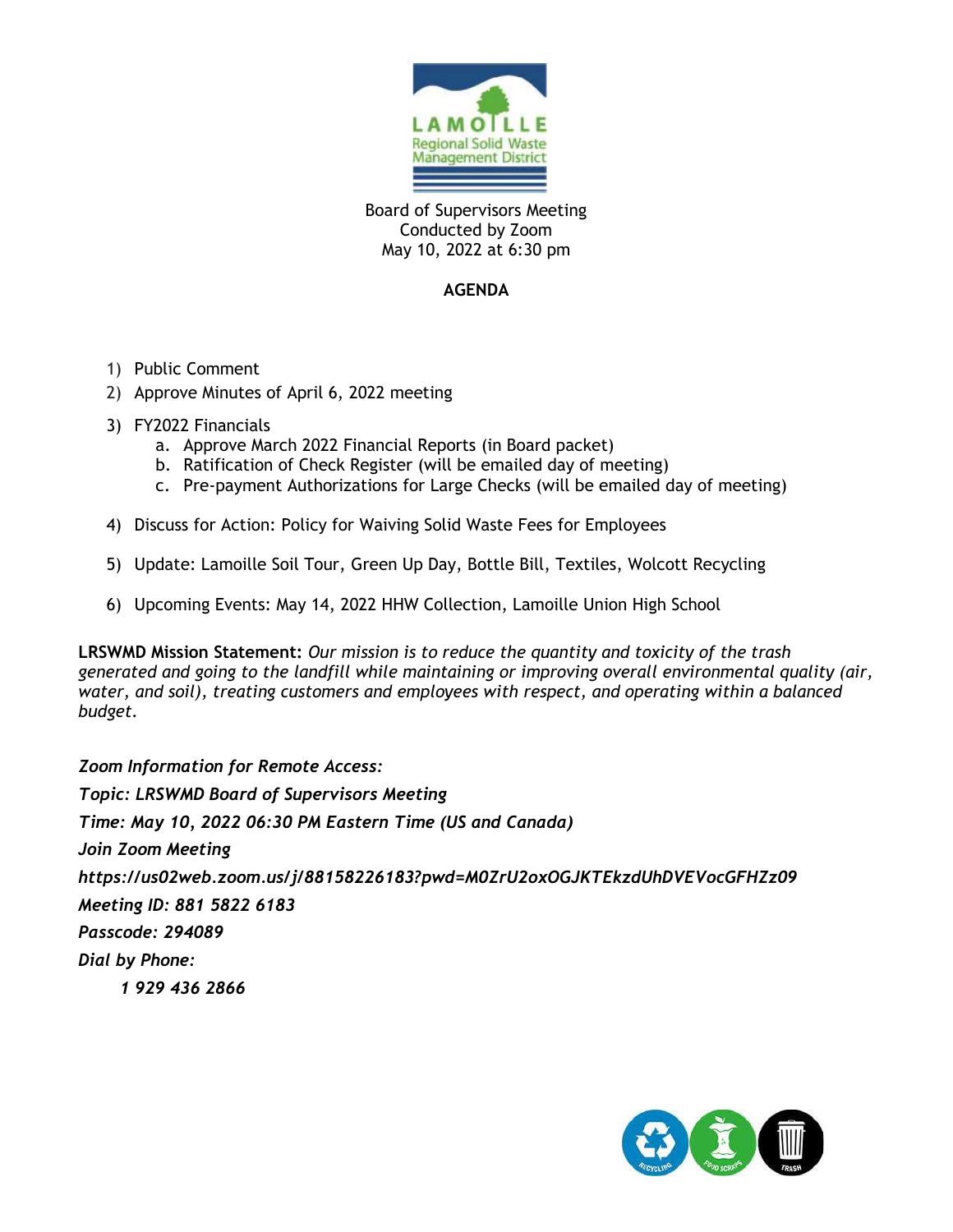## Lamoille Regional Solid Waste Management District 29 Sunset Drive, Suite 5 Morrisville, VT 05661

## BOARD OF SUPERVISORS' BUSINESS MEETING WEDNESDAY, APRIL 6, 2022 CONDUCTED BY ZOOM

#### SUPERVISORS

| Absent               | Belvidere  | Dana Sweet            | Cambridge  |
|----------------------|------------|-----------------------|------------|
| Penelope Doherty     | Craftsbury | David Whitcomb        | Eden       |
| Absent               | Elmore     | Absent                | Hyde Park  |
| <b>Howard Romero</b> | Johnson    | <b>Charles Cooley</b> | Morristown |
| <b>Willie Noyes</b>  | Stowe      | Lucas Tilton          | Waterville |
| Phillip Wilson       | Wolcott    | Carl Witke            | Worcester  |
|                      |            |                       |            |

#### **STAFF**

| Susan Alexander | District Manager | Donna Griffiths | Clerk |
|-----------------|------------------|-----------------|-------|
|-----------------|------------------|-----------------|-------|

Chair Willie Noyes called the meeting to order at 6:32 pm.

1. PUBLIC COMMENT There was none.

# 2. RE-ORGANIZATIONAL TASKS

*a. Discuss for Action Election of Officers: Chair, Vice Chair* Charles called for nominations for chair. Dana nominated Willie. **Willie was unanimously elected chair.**

Willie took over as chair. He called for nominations for vice chair. Dana nominated Charles for vice chair. **Charles was unanimously elected vice chair.**

*b. Discuss for Action Appointments: Treasurer, Clerk* Susan said the treasurer has been Gary Anderson, who has been doing a wonderful job and is happy to continue. **Lucas moved and Charles seconded to appoint Gary Anderson as treasurer. The motion was passed unanimously.**

# **Penelope moved to appoint Donna Griffiths as clerk. The motion was passed unanimously.**

- *c. Discuss for Action: Paper of Record* **Carl moved and David seconded to continue using the Stowe Reporter and the News & Citizen as newspapers of record**. **The motion was passed unanimously.**
- *d. Discuss for Action: Time, Date, Location of Meetings* **David moved to continue meeting on the second Tuesday of each month at 6:30, with meetings to continue on Zoom until the board makes a different decision. The motion was passed unanimously.**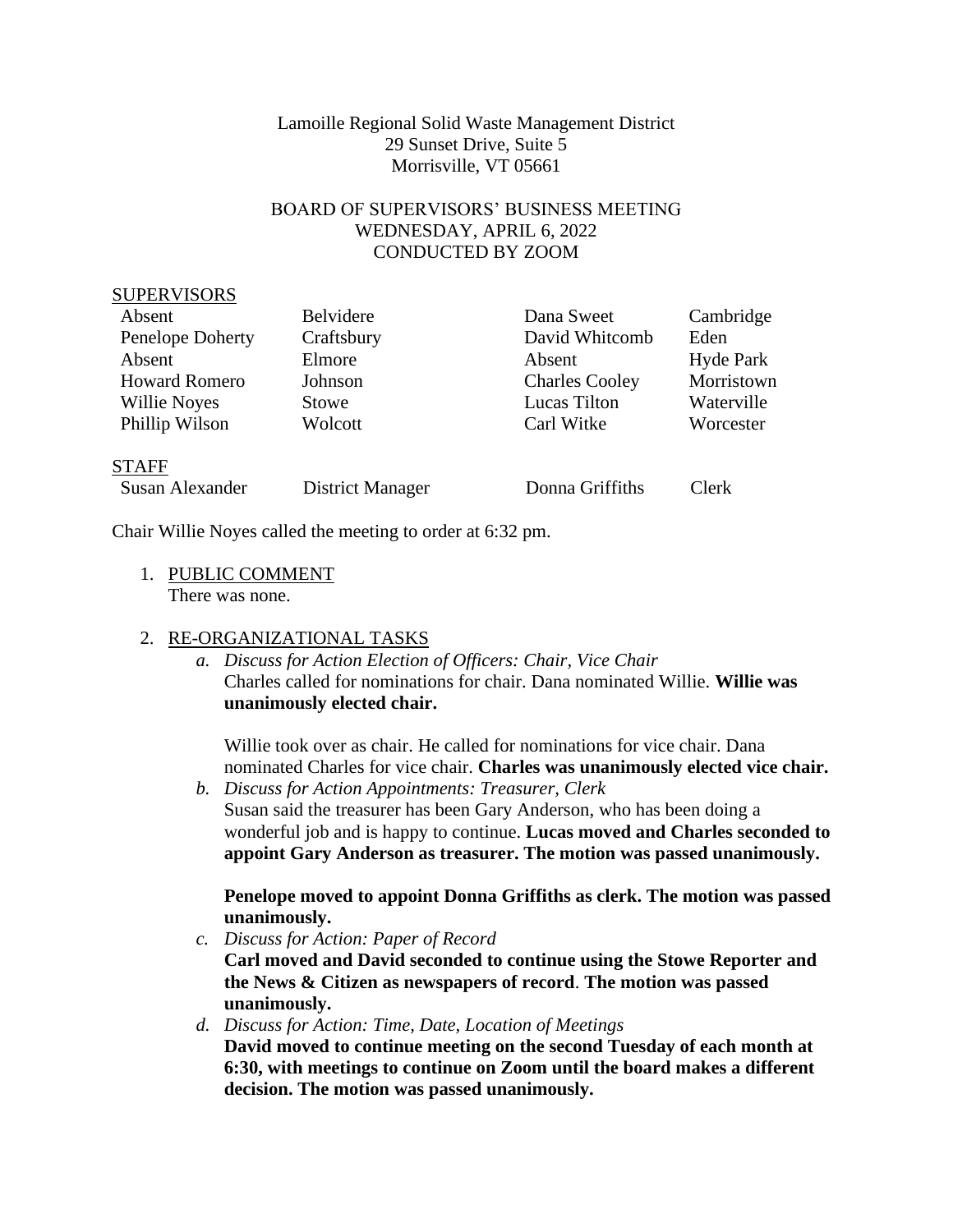# 3. APPROVE MINUTES OF FEBRUARY 8, 2022 MEETING

**Howard moved and Penelope seconded to approve the minutes of February 8, 2022. The motion was passed with David abstaining because he could not connect that night and all others voting in favor.** 

# 4. FY2022 FINANCIALS

*a. Approve February 2022 Financial Reports*

Susan said we currently have \$558K in our various checking accounts. We are in good shape financially. Net income is about \$4600. She just found out a couple of days ago that we got reimbursement of about \$23K from the state on our infrastructure grant. That is not reflected in this report.

# **Charles moved and Lucas seconded to approve the February 2022 financial reports. The motion was passed unanimously.**

- *b. Ratification of Check Register* **Dana moved and David seconded to ratify the check register. The motion was passed unanimously.**
- *c. Pre-payment Authorizations for Large Checks* **Howard moved and David seconded to authorize pending payments in the amount of \$30,721.22. The motion was passed unanimously**

# 5. DISCUSS FOR ACTION: DRAFT FY2023 OPERATING BUDGET AND CAPITAL BUDGET

Susan said the proposed budget is up from last year but not much different from 2021 actuals. The budget for the administration class has a surplus that is used to balance out our operating budgets. This year in order to balance the operations budget we decided to carry forward \$6500 in cash reserves. We are now required to have a digital sign on our scale. That will cost about \$3500 and the remaining \$3K will be used to build a ramp in Johnson so another box can be added. The operations budget falls short by \$119,300. We use surplus from the administration and specials classes to cover that. Our expenses for disposal are down. Susan budgeted \$275K based on expenses so far this year. The amount budgeted for payroll has increased due to cost of living increases.

The budget for the compost class includes work to the roof and ceiling of the composting facility. James would also like to investigate putting in a concrete pad to bolt down our screener. Part of the work will be paid for with infrastructure grant funds. We probably will have  $2 \frac{1}{2}$  to 3 times as much compost for sale this year and we raised the price, so a higher amount is budgeted for that revenue: \$17,500. We lowered the commercial tipping fee revenue because we lost ReGreen. Residential fees have been decreasing. The compost operation is not net zero yet but it is getting closer.

Starting with the fall Household Hazardous Waste collection we will charge \$10/car for HHW events. Most other districts have been charging and our costs have greatly increased. Our net for the specials class is \$47,400.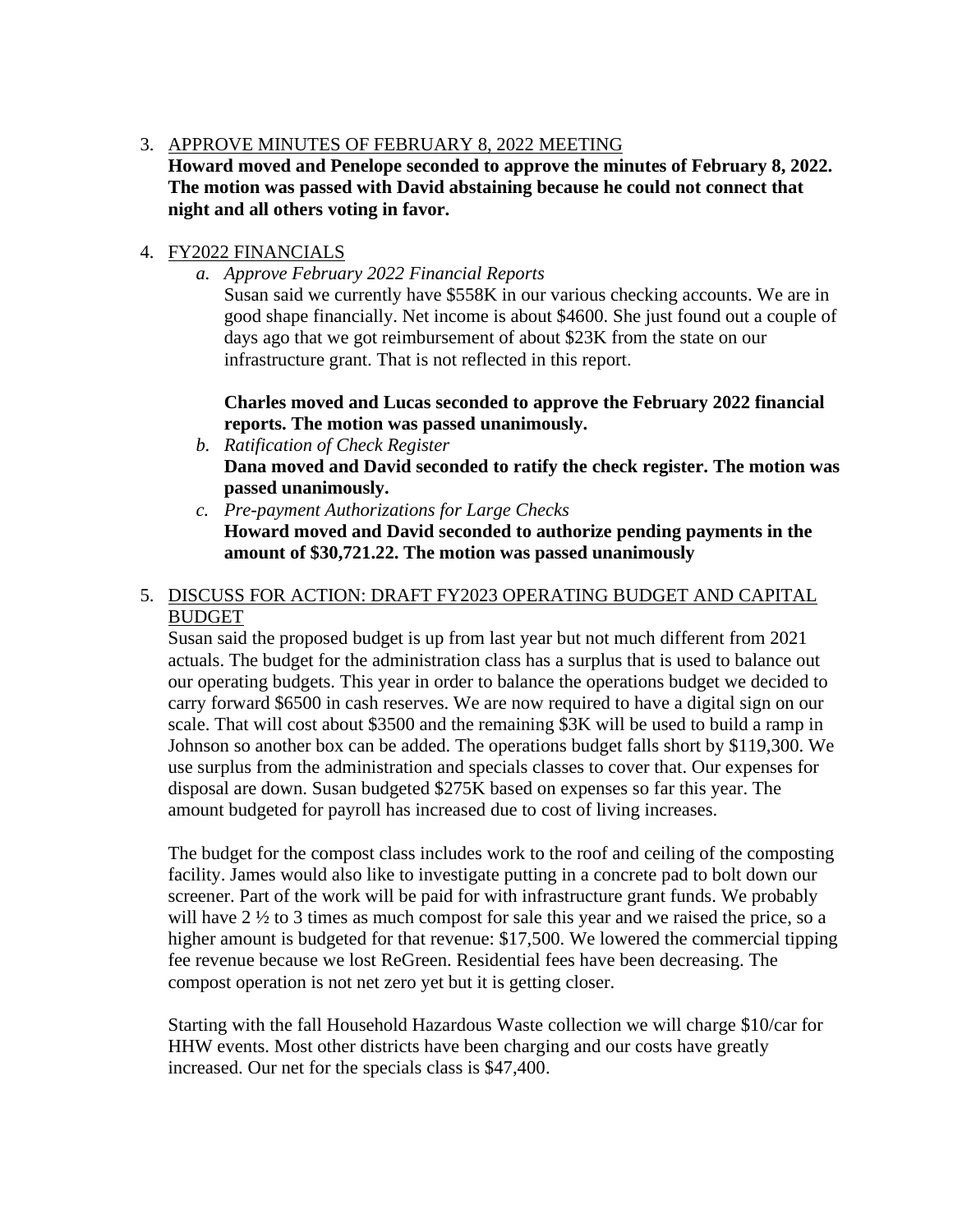The cost analysis for the first year of the baling operation was very positive. We are carrying forward some cash to fix a restroom and some other things in the Stowe Electric Department building to be up to code. The infrastructure grant will pay for part of the work. James would like to fix the apron in front of the building so water doesn't get in.

Susan thanked Charles for his help on the budget.

Lucas asked about the amount budgeted for Green Up grants. Susan said that is an amount we donate to towns for Green Up. We also have cleanup grants. We have not had an application for a cleanup grant for a long time and now we have one from Wolcott. There is a cap of \$500 per request. The money is targeted to pay disposal costs for cleanup. The grants haven't had a lot of use. Sarah is thinking, and Susan agrees, that we probably should think about make the money available for people who want to do things related to reduction or reuse.

Charles said he went over the budget in detail with Susan. We are in a great financial situation for a district. We tend to have surpluses every year.

## **Charles moved and Penelope seconded to approve the proposed operating budget and capital budget for FY2023. The motion was passed unanimously.**

Willie said when we have discussed composting we have not tended to discuss cost avoidance from composting – how much is not going into the landfill. Susan said that is a good point. In January, February and March we brought 56 tons of food scraps from our facilities to Lamoille Soil. Material going to the landfill from Stowe costs \$90/ton. The cost is different from other facilities; it depends where it is going.

#### 6. DISCUSS FOR ACTION: WOLCOTT CLEANUP GRANT REQUEST

Susan said we received a cleanup grant request from a Wolcott resident. It fits our criteria. We usually ask the grant recipient to take pictures of what they have done and we give them the money once the trash is disposed of. **Phil moved to approve the cleanup grant application from Wolcott. The motion was seconded and passed unanimously.**

#### 7. OTHER BUSINESS AND UPDATES

Susan said Sarah is working with the Chittenden and Central Vermont districts on Earth Day Week curriculum. She will do a module on HHW.

We will be providing a tour of Lamoille Soil through the Vermont Organics Recycling Summit. People from all over the state who are interested in composting will be participating. Board members are welcome.

Susan has been following proposed bottle bill expansion legislation.

Dana asked when our contract with Casella is up. Susan said she thinks we have 2 ½ years left for the disposal contract. We have a separate hauling contract that rolls over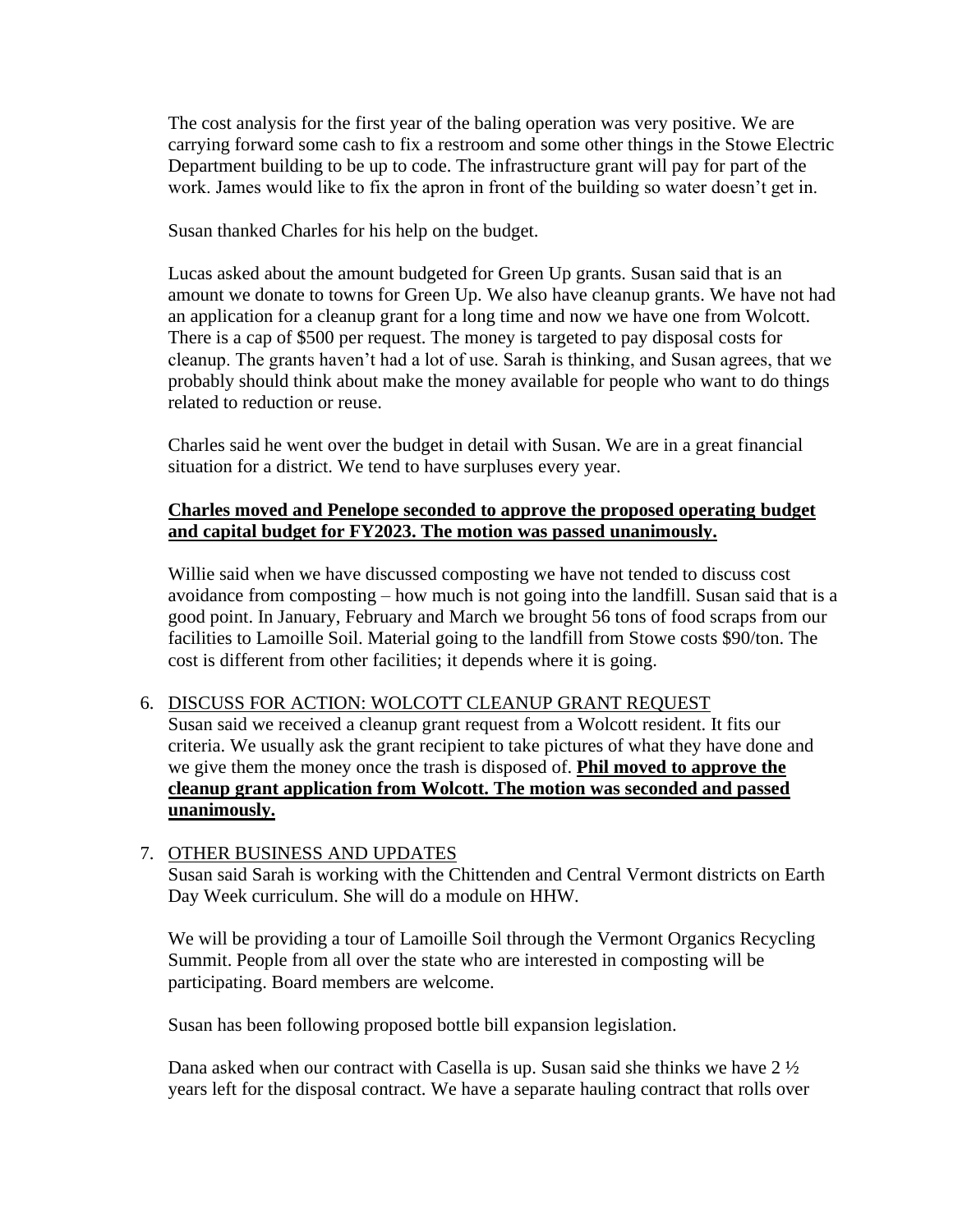year to year. Dana asked if Casella's cost for recycling is going up. Susan said it can only go up if the cost at the MRF goes up. And they can add a surcharge if diesel goes above \$3.50/gallon.

Susan said she heard that the Chittenden board approved going out for a \$22 million bond to build a new MRF. She thinks the bond vote has to go out to their community.

## **It was moved and seconded to adjourn and the motion was passed unanimously.**

Chair Willie Noyes adjourned the meeting at 7:41 PM.

Respectfully submitted,

Donna Griffiths, District Clerk Date

Willie Noyes, Chair Date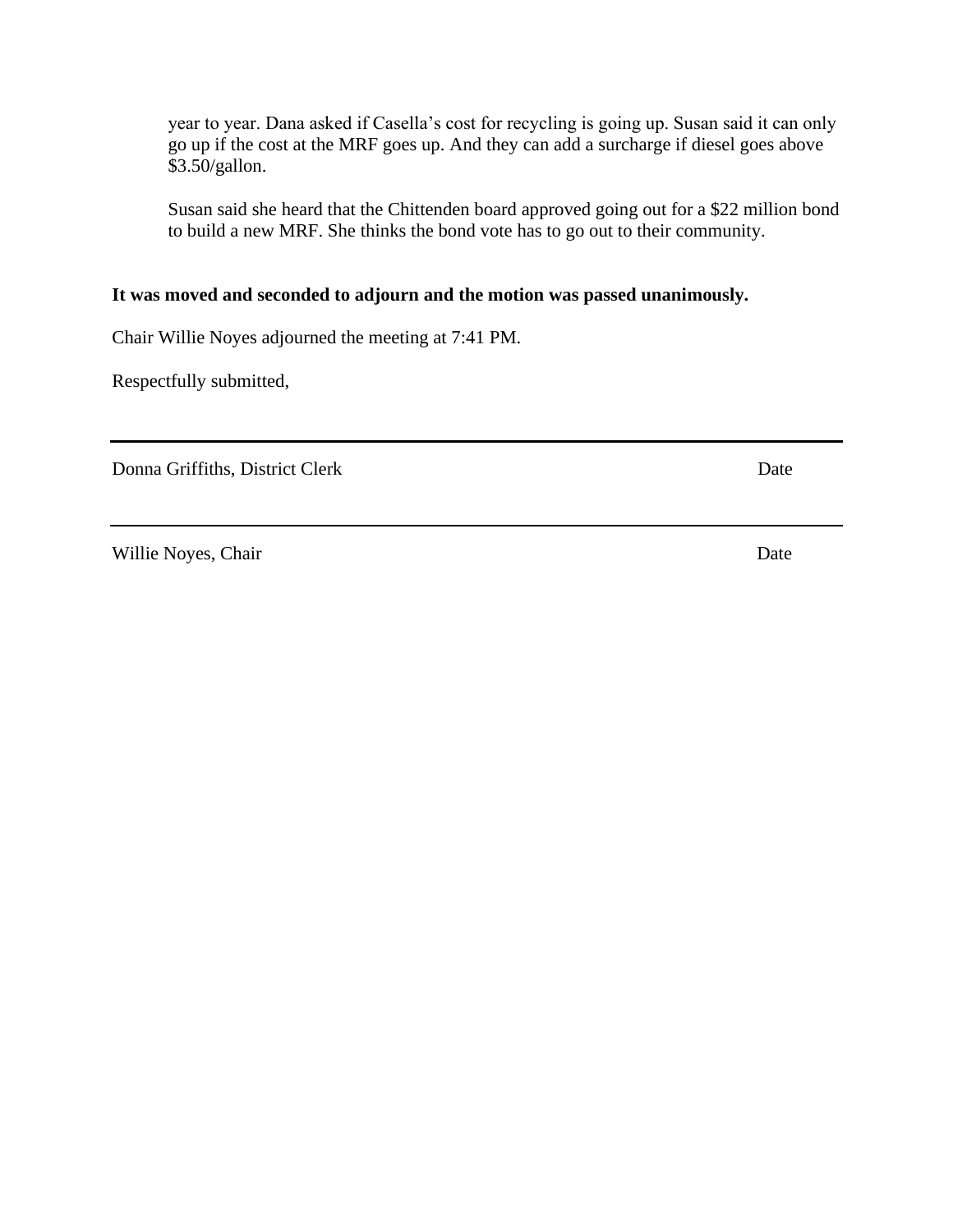# **8:06 AM Lamoille Regional Solid Waste Mgt District 05/04/22 Balance Sheet Accrual Basis As of March 31, 2022**

|                                                                                  | Mar 31, 22                  |
|----------------------------------------------------------------------------------|-----------------------------|
| <b>ASSETS</b><br><b>Current Assets</b><br><b>Checking/Savings</b>                |                             |
| <b>CNB - Operating Account</b>                                                   | 115, 145.59                 |
| <b>Community National Bank - HRA</b>                                             | 7,650.13                    |
| <b>Community National Bank - Sweep</b><br><b>Community National Capital Fund</b> | 231,890.15<br>19,812.53     |
| <b>Community National Money Market</b>                                           | 149,096.25                  |
| <b>Total Checking/Savings</b>                                                    | 523,594.65                  |
| <b>Accounts Receivable</b><br><b>Accounts Receivable</b>                         | 43,270.03                   |
|                                                                                  |                             |
| <b>Total Accounts Receivable</b>                                                 | 43,270.03                   |
| <b>Other Current Assets</b><br><b>Petty Cash</b>                                 | 1,305.00                    |
| <b>STS Bottle Redemption Petty Cas</b>                                           | 2,000.00                    |
| <b>Total Other Current Assets</b>                                                | 3,305.00                    |
| <b>Total Current Assets</b>                                                      | 570,169.68                  |
| <b>Fixed Assets</b>                                                              |                             |
| <b>Fixed Assets</b>                                                              |                             |
| <b>Equipment</b><br><b>Less Accumulated Depreciation</b>                         | 1,110,048.63<br>-667,068.79 |
| <b>Fixed Assets - Other</b>                                                      | $-5,259.00$                 |
| <b>Total Fixed Assets</b>                                                        | 437,720.84                  |
| <b>Total Fixed Assets</b>                                                        | 437,720.84                  |
| <b>Other Assets</b><br><b>Security Deposit</b>                                   | 2,400.00                    |
| <b>Total Other Assets</b>                                                        | 2,400.00                    |
| <b>TOTAL ASSETS</b>                                                              | 1,010,290.52                |
| <b>LIABILITIES &amp; EQUITY</b><br>Liabilities<br><b>Current Liabilities</b>     |                             |
| <b>Accounts Payable</b><br><b>Accounts Payable</b>                               | 7,309.70                    |
| <b>Total Accounts Payable</b>                                                    | 7,309.70                    |
| <b>Other Current Liabilities</b>                                                 |                             |
| <b>Accrued Payroll</b>                                                           | 15,864.16                   |
| <b>Payroll Liabilities</b><br>Pension Plan Payable                               | $-96.43$<br>227.30          |
| <b>Total Other Current Liabilities</b>                                           | 15,995.03                   |
| <b>Total Current Liabilities</b>                                                 | 23,304.73                   |
| <b>Total Liabilities</b>                                                         | 23,304.73                   |
|                                                                                  |                             |
| <b>Equity</b><br><b>Investment in Gen'l Fixed Asset</b>                          | 437,720.84                  |
| <b>Retained Earnings</b>                                                         | 579,321.96                  |
| <b>Net Income</b>                                                                | -30,057.01                  |
| <b>Total Equity</b>                                                              | 986,985.79                  |
| <b>TOTAL LIABILITIES &amp; EQUITY</b>                                            | 1,010,290.52                |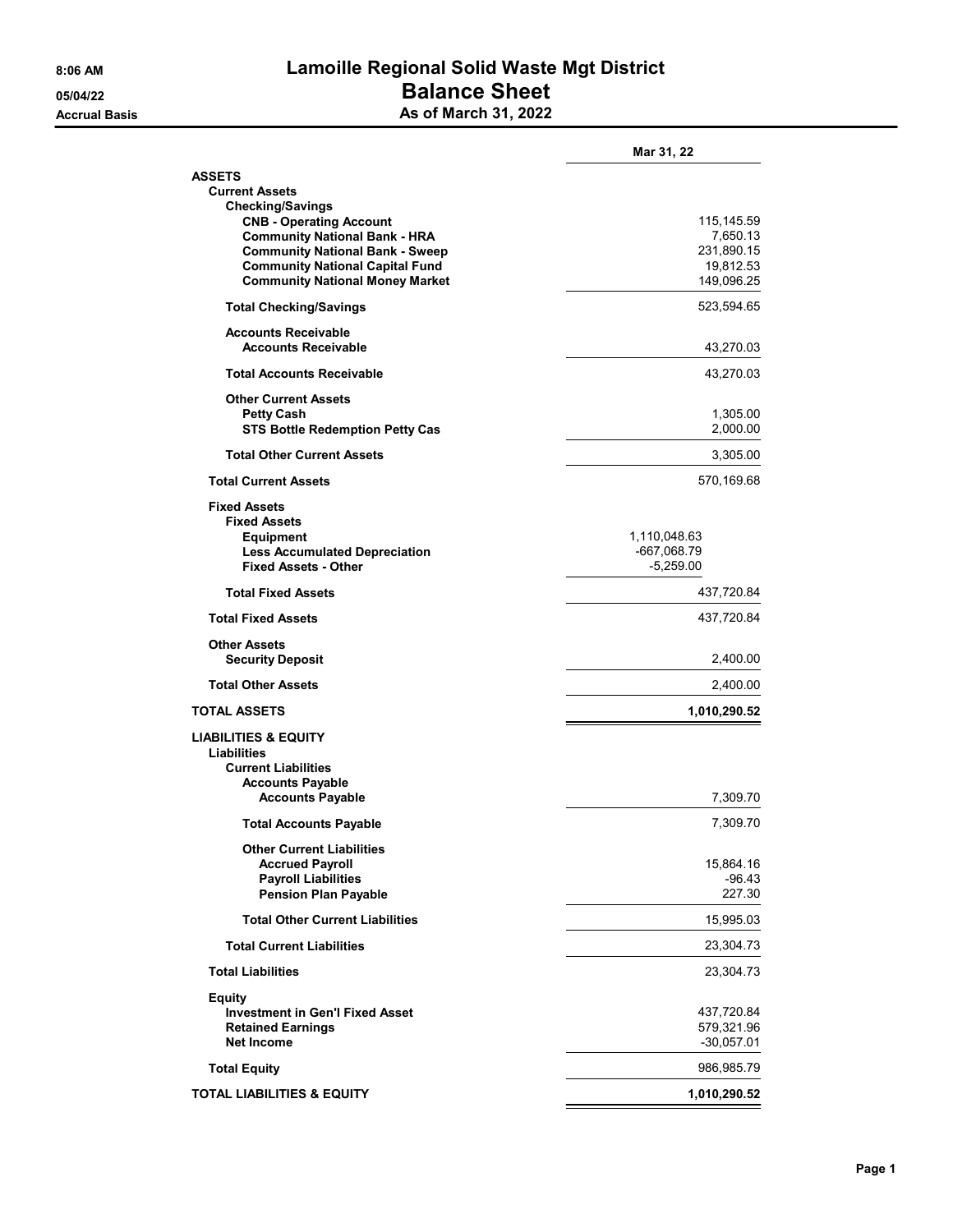# **8:06 AM Lamoille Regional Solid Waste Mgt District 05/04/22 Profit & Loss Prev Year Comparison Accrual Basis July 2021 through March 2022**

|                                              | Jul '21 - Mar 22 | Jul '20 - Mar 21 | \$ Change    |
|----------------------------------------------|------------------|------------------|--------------|
| <b>Ordinary Income/Expense</b>               |                  |                  |              |
| <b>Income</b>                                |                  |                  |              |
| <b>Administrative Fees</b>                   | 1,000.00         | 1,000.00         | 0.00         |
| <b>Appliances</b>                            | 2,415.00         | 3,400.00         | $-985.00$    |
| <b>Batteries</b>                             | 566.40           | 701.75           | $-135.35$    |
| <b>Book Recycling Income</b>                 | 427.00           | 425.00           | 2.00         |
| <b>Bottle Redemption Program</b>             |                  |                  |              |
| <b>Bottle Redemption - Distributor</b>       | 12,272.74        | 20,520.11        | $-8,247.37$  |
| <b>Total Bottle Redemption Program</b>       | 12,272.74        | 20,520.11        | -8,247.37    |
| <b>Bulky Waste</b>                           | 23,802.00        | 25,923.00        | $-2,121.00$  |
| <b>Call2Recycle Battery Reimburse</b>        | 313.00           | 901.00           | $-588.00$    |
| <b>Capital Reserve Transfers</b>             | 40,000.00        | 0.00             | 40,000.00    |
| <b>Compost Bin Sales</b>                     |                  |                  |              |
| <b>Accessories for Green Cone</b>            | 30.00            | 50.00            | $-20.00$     |
| <b>Bucket - Lamoille Soil Kit</b>            | 960.00           | 5,170.00         | $-4,210.00$  |
| <b>Filters for Kitchen Collectors</b>        | 32.00            | 37.00            | $-5.00$      |
| <b>Green Cone Sales</b>                      | 805.00           | 7,590.00         | $-6,785.00$  |
| <b>Kitchen Collectors</b>                    | 200.00           | 1,490.00         | $-1,290.00$  |
| <b>Lids for Buckets</b>                      | 105.00           | 91.00            | 14.00        |
| <b>Compost Bin Sales - Other</b>             | 1,144.00         | 3,124.00         | $-1,980.00$  |
| <b>Total Compost Bin Sales</b>               | 3,276.00         | 17,552.00        | $-14,276.00$ |
| <b>Compost Product Sales</b>                 |                  |                  |              |
| <b>Bucket of Finished Compost</b>            | 10.00            | 375.00           | $-365.00$    |
| <b>Cubic Yard of Finished Compost</b>        | 0.00             | 1,370.00         | $-1,370.00$  |
| <b>Refills of Finished Compost</b>           | 324.00           | 66.00            | 258.00       |
| <b>Total Compost Product Sales</b>           | 334.00           | 1,811.00         | $-1,477.00$  |
|                                              |                  |                  |              |
| Disposal Income C&D                          | 61,214.84        | 64,577.80        | $-3,362.96$  |
| <b>Disposal Income MSW</b>                   | 519,200.50       | 579,658.70       | $-60,458.20$ |
| <b>E-waste Reimbursement</b>                 | 4,787.12         | 5,692.48         | $-905.36$    |
| <b>Electronics Recycling Program</b>         |                  |                  |              |
| <b>Television Monitors</b>                   | 55.00            | 570.00           | $-515.00$    |
| <b>Electronics Recycling Program - Other</b> | 1,448.00         | 2,222.00         | $-774.00$    |
| <b>Total Electronics Recycling Program</b>   | 1,503.00         | 2,792.00         | $-1,289.00$  |
| <b>Fluorescent Bulbs</b>                     | 779.16           | 852.75           | $-73.59$     |
| <b>Freon Appliances</b>                      | 8,202.00         | 8,472.00         | $-270.00$    |
| Grants                                       |                  |                  |              |
| <b>ANR Infrastructure SED &amp; LS</b>       | 42,759.00        | 0.00             | 42,759.00    |
| <b>Grant - Infrastructure Compost</b>        | 0.00             | 7,388.00         | $-7,388.00$  |
| <b>Grant Income - HHW</b>                    | 14,709.32        | 14,770.32        | $-61.00$     |
| Grant Income - Infrastr SED/LS               | $-5,478.80$      | 0.00             | $-5,478.80$  |
| <b>Grant Income - VLCT</b>                   | 891.00           | 3,202.11         | $-2,311.11$  |
| <b>Grants - Other</b>                        | 0.00             | 20,875.94        | -20,875.94   |
| <b>Total Grants</b>                          | 52,880.52        | 46,236.37        | 6,644.15     |
| <b>Hauler's License Fees</b>                 | 450.00           | 475.00           | -25.00       |
| <b>HHW CEG Businesses</b>                    | 3,200.85         | 5,025.63         | $-1,824.78$  |
| <b>Interest Income</b>                       | 916.81           | 1,004.63         | -87.82       |
| <b>Leaf &amp; Yard Waste</b>                 | 619.75           | 411.75           | 208.00       |
| <b>Maple tubing</b>                          | 40.00            | 0.00             | 40.00        |
| <b>Miscellaneous Income</b>                  | 85.40            | $-290.96$        | 376.36       |
| Organics                                     |                  |                  |              |
| <b>Commercial Organics Tip Fee</b>           | 3,594.75         | 3,815.50         | -220.75      |
| <b>Residential Organics Tip Fee</b>          | 16,250.00        | 18,972.00        | $-2,722.00$  |
| <b>Organics - Other</b>                      | 970.00           | 467.00           | 503.00       |
| <b>Total Organics</b>                        | 20,814.75        | 23,254.50        | $-2,439.75$  |
|                                              |                  |                  |              |
| <b>Overages/Shortages</b>                    | -96.13           | 466.15           | $-562.28$    |
| <b>Plastic film</b>                          | 1,417.50         | 1,133.50         | 284.00       |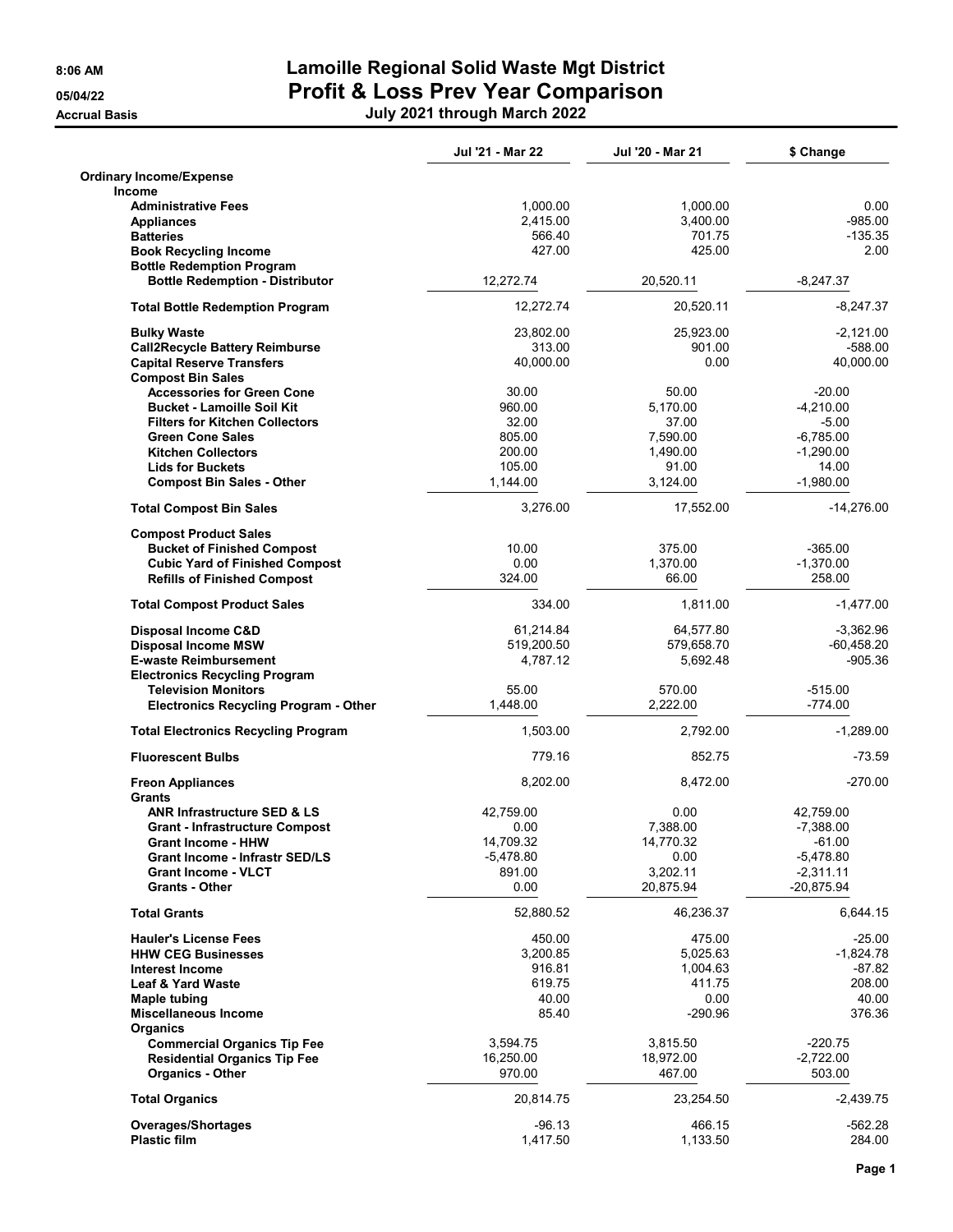**Accrual Basis** 

# **8:06 AM Lamoille Regional Solid Waste Mgt District 05/04/22 Profit & Loss Prev Year Comparison**

| July 2021 through March 2022 |  |  |  |
|------------------------------|--|--|--|
|------------------------------|--|--|--|

|                                                                                                     | Jul '21 - Mar 22       | Jul '20 - Mar 21   | \$ Change                |
|-----------------------------------------------------------------------------------------------------|------------------------|--------------------|--------------------------|
| <b>Propane Tanks</b>                                                                                | 568.00                 | 681.50             | $-113.50$                |
| <b>Recycling Income</b><br><b>OCC Recycling Income from NRRA</b><br><b>Recycling Income - Other</b> | 7,224.60<br>137,942.60 | 0.00<br>160,978.02 | 7,224.60<br>$-23,035.42$ |
| <b>Total Recycling Income</b>                                                                       | 145, 167.20            | 160,978.02         | $-15,810.82$             |
| <b>Recycling Sales of Bins</b>                                                                      | 131.00                 | 232.00             | $-101.00$                |
| <b>Scrap Metal</b>                                                                                  | 34,324.64              | 29,258.68          | 5,065.96                 |
| <b>Stump Dump</b>                                                                                   | 620.00                 | 449.00             | 171.00                   |
| Surcharge - C&D - Haulers                                                                           | 110,324.97             | 121,259.46         | $-10,934.49$             |
| Surcharge - MSW - Haulers                                                                           | 193,261.47             | 176,674.31         | 16,587.16                |
| <b>Textiles</b>                                                                                     | 917.00                 | 829.00             | 88.00                    |
| <b>Tire Income</b>                                                                                  | 10,321.50              | 13,940.50          | $-3,619.00$              |
| <b>Total Income</b>                                                                                 | 1,256,057.99           | 1,316,298.63       | $-60,240.64$             |
| <b>Gross Profit</b>                                                                                 | 1,256,057.99           | 1,316,298.63       | $-60,240.64$             |
| <b>Expense</b>                                                                                      |                        |                    |                          |
| <b>Book Recycling</b>                                                                               | 0.00<br>6,335.75       | 50.00              | $-50.00$<br>3,945.25     |
| <b>Bottle Redemption Payout</b><br><b>Clerk Stipend</b>                                             | 816.69                 | 2,390.50<br>933.36 | $-116.67$                |
| <b>Compost Bin Purchase</b>                                                                         |                        |                    |                          |
| <b>Green Cone Accessories</b>                                                                       | 0.00                   | 17.41              | $-17.41$                 |
| <b>Green Cone Purchase</b>                                                                          | 77.55                  | 7,251.55           | $-7,174.00$              |
| <b>Lids for Buckets</b>                                                                             | 1,862.96               | 2,366.44           | -503.48                  |
| <b>Purchase of Kitchen Collectors</b>                                                               | 0.00                   | 1,170.00           | $-1,170.00$              |
| <b>Toters</b><br><b>Compost Bin Purchase - Other</b>                                                | 0.00<br>0.00           | 532.50<br>6,783.20 | $-532.50$<br>$-6,783.20$ |
| <b>Total Compost Bin Purchase</b>                                                                   | 1,940.51               | 18,121.10          | $-16,180.59$             |
|                                                                                                     |                        |                    |                          |
| <b>Conferences</b><br><b>COVID-19 EXPENSES</b>                                                      | 318.00<br>0.00         | 194.00<br>2,599.18 | 124.00<br>$-2,599.18$    |
| <b>Disposal Expense MSW</b>                                                                         | 197, 172.99            | 199,634.71         | $-2,461.72$              |
| <b>Disposal Tip Fee</b>                                                                             |                        |                    |                          |
| <b>Craftsbury Tip Fee at STS</b>                                                                    | 2,716.94               | 3,621.08           | $-904.14$                |
| Morrisville Tip Fee at STS                                                                          | 2,633.43               | 4,385.89           | $-1,752.46$              |
| Disposal Tip Fee - Other                                                                            | 0.00                   | 123.52             | -123.52                  |
| <b>Total Disposal Tip Fee</b>                                                                       | 5,350.37               | 8,130.49           | $-2,780.12$              |
| <b>Donations</b>                                                                                    | 6,873.12               | 9.609.91           | $-2,736.79$              |
| <b>Electronic Waste Processing</b><br>Equipment                                                     | 873.96                 | 1,831.05           | $-957.09$                |
| <b>Baler Equipment Maintenance</b>                                                                  | 270.38                 | 0.00               | 270.38                   |
| <b>Purchase</b>                                                                                     | 98.960.94              | 43,425.62          | 55,535.32                |
| Rental                                                                                              | 695.00                 | 400.00             | 295.00                   |
| Repairs/Maintenance                                                                                 | 14,947.75              | 6,214.55           | 8,733.20                 |
| <b>Total Equipment</b>                                                                              | 114,874.07             | 50,040.17          | 64,833.90                |
| <b>Feedstocks</b>                                                                                   | 4,000.00               | 2,704.00           | 1,296.00                 |
| <b>Fluorescent Bulb Recycling</b>                                                                   | 865.36                 | 926.76             | $-61.40$                 |
| <b>Freon Removal</b>                                                                                | 5,020.00               | 6,507.00           | $-1,487.00$              |
| Fuel                                                                                                |                        |                    |                          |
| <b>Off Road Diesel</b><br><b>Fuel - Other</b>                                                       | 1.577.80<br>5,086.29   | 779.72<br>3,915.45 | 798.08<br>1,170.84       |
| <b>Total Fuel</b>                                                                                   | 6,664.09               | 4,695.17           | 1,968.92                 |
|                                                                                                     |                        |                    |                          |
| Green Up Day<br><b>Town Contributions</b>                                                           | 0.00                   | 1,200.00           | $-1,200.00$              |
| <b>Total Green Up Day</b>                                                                           | 0.00                   | 1,200.00           | $-1,200.00$              |
|                                                                                                     |                        |                    |                          |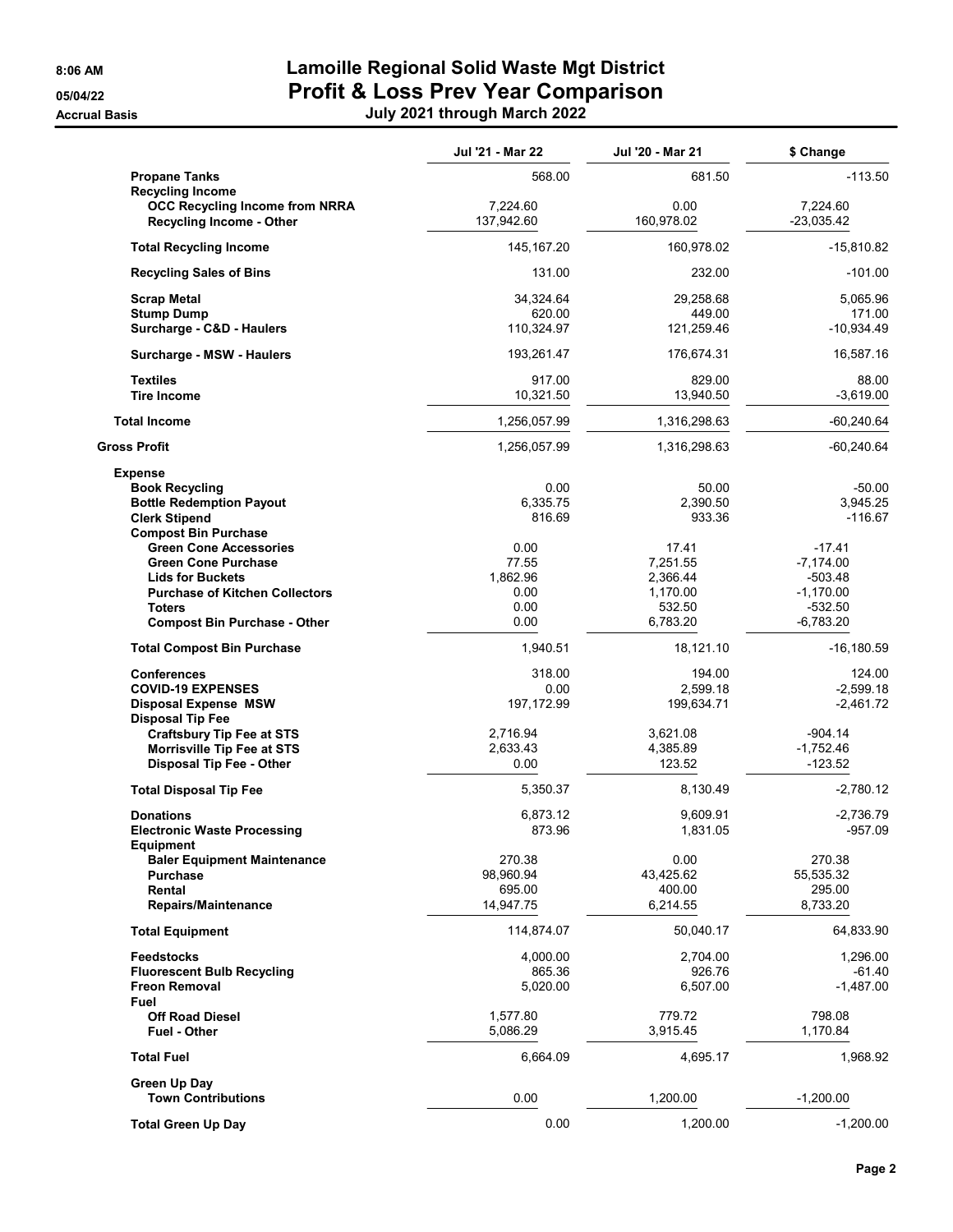# **8:06 AM Lamoille Regional Solid Waste Mgt District 05/04/22 Profit & Loss Prev Year Comparison Accrual Basis July 2021 through March 2022**

|                                                                              | Jul '21 - Mar 22      | Jul '20 - Mar 21      | \$ Change         |
|------------------------------------------------------------------------------|-----------------------|-----------------------|-------------------|
| <b>Hauler Audits</b>                                                         | 0.00                  | 630.45                | $-630.45$         |
| <b>Hauling</b><br>Glass                                                      | 1,250.00              | 1,000.00              | 250.00            |
| <b>MSW</b>                                                                   | 21,319.60             | 23,006.20             | $-1,686.60$       |
| Recycling                                                                    | 28,924.32             | 37,664.44             | $-8,740.12$       |
| Hauling - Other                                                              | 550.00                | 300.00                | 250.00            |
| <b>Total Hauling</b>                                                         | 52,043.92             | 61,970.64             | $-9,926.72$       |
| <b>HHW Collections</b>                                                       |                       |                       |                   |
| <b>Disposal Contract</b>                                                     | 18,934.50             | 22,651.00             | $-3,716.50$       |
| <b>HHW Events Ads</b>                                                        | 502.36                | 502.36                | 0.00              |
| <b>Rolloff Rental &amp; Disposal</b>                                         | 777.94                | 639.25                | 138.69            |
| <b>HHW Collections - Other</b>                                               | 155.69                | 0.00                  | 155.69            |
| <b>Total HHW Collections</b>                                                 | 20,370.49             | 23,792.61             | $-3,422.12$       |
| <b>Insurance</b>                                                             |                       |                       |                   |
| Automobile Insurance                                                         | 2,819.25              | 2,098.10              | 721.15            |
| <b>Dental Insurance</b>                                                      | 3,130.26              | 2,677.68              | 452.58            |
| <b>Employee Crime</b>                                                        | 407.00                | 484.60                | $-77.60$          |
| <b>Employer Practices Liability</b>                                          | 2,347.00              | 2,680.00              | $-333.00$         |
| <b>Health Insurance</b>                                                      | 49,485.36             | 48,548.28             | 937.08            |
| <b>Property &amp; Casualty</b>                                               | 5,140.50<br>225.00    | 5,903.80<br>225.00    | $-763.30$<br>0.00 |
| <b>Public Officials Liability</b><br><b>Vision Plan</b>                      | 401.07                | 373.41                | 27.66             |
| <b>Workers Comp Insurance</b>                                                | 54,434.00             | 78,255.75             | $-23,821.75$      |
| <b>Total Insurance</b>                                                       | 118,389.44            | 141,246.62            | $-22,857.18$      |
| <b>Maintenance Agreements</b>                                                | 3,642.82              | 4,120.29              | -477.47           |
| Maple tubing process fee                                                     | 57.50                 | 0.00                  | 57.50             |
| <b>Meetings</b>                                                              | 0.00                  | 200.58                | $-200.58$         |
| <b>Memberships</b>                                                           | 5,018.37              | 5,185.53              | $-167.16$         |
| <b>Newsletter Printing &amp; Postage</b>                                     | 8,519.13              | 5,682.85              | 2,836.28          |
| <b>Office Supplies</b>                                                       | 751.94                | 1,040.68              | $-288.74$         |
| <b>Organics Pick Up</b>                                                      | 1,173.00              | 920.00                | 253.00            |
| <b>Other Expenses</b>                                                        | 680.00                | 1,924.56              | $-1,244.56$       |
| <b>Outreach-Advertising &amp; Promo</b>                                      | 1,639.94              | 3,832.18              | $-2,192.24$       |
| <b>Outreach-Printing</b>                                                     | 0.00                  | 15.59                 | $-15.59$          |
| <b>Outreach-Programs</b>                                                     | 738.65                | 1,606.00              | $-867.35$         |
| <b>Payroll Expenses</b>                                                      |                       |                       |                   |
| <b>COVID Payroll Expenses</b>                                                | 0.00                  | 1,120.36              | $-1,120.36$       |
| <b>Payroll Direct Deposit Fees</b>                                           | 0.00                  | 8.75                  | $-8.75$           |
| <b>Payroll FICA /Medicare Expense</b><br><b>Payroll Unemployment Expense</b> | 24,466.52<br>7,153.56 | 24,283.99<br>6,370.54 | 182.53<br>783.02  |
| <b>Payroll Expenses - Other</b>                                              | 394,633.39            | 390,562.28            | 4,071.11          |
| <b>Total Payroll Expenses</b>                                                | 426,253.47            | 422,345.92            | 3,907.55          |
| <b>Pension Plan - Employer Share</b>                                         | 5,938.77              | 6,151.57              | $-212.80$         |
| <b>Plastic Bag Recycling Fee</b>                                             | 35.00                 | 445.00                | -410.00           |
| Postage                                                                      | 1,691.72              | 1,369.64              | 322.08            |
| <b>Professional Fees</b>                                                     |                       |                       |                   |
| <b>Accounting</b>                                                            | 8,500.00              | 7,200.00              | 1,300.00          |
| <b>Consulting</b>                                                            | 2,147.35              | 4,530.75              | $-2,383.40$       |
| <b>District Manager</b>                                                      | 57,019.88             | 52,625.78             | 4,394.10          |
| <b>ECO AmeriCorps</b>                                                        | 0.00                  | 6,000.00              | $-6,000.00$       |
| <b>Legal Fees</b>                                                            | 277.13                | 257.13                | 20.00             |
| <b>Total Professional Fees</b>                                               | 67,944.36             | 70,613.66             | $-2,669.30$       |
| <b>Propane Tank Recycling</b><br><b>Recycling Mat'l Processing Fees</b>      | 537.25                | 488.75                | 48.50             |
| <b>Glass Recycling Process Fee</b>                                           | 1,872.05              | 1,828.00              | 44.05             |
| <b>Myers C&amp;D Recycling</b>                                               | 413.93                | 1,044.41              | $-630.48$         |
| Recycling Mat'l Processing Fees - Other                                      | 65,468.16             | 89,454.24             | $-23,986.08$      |
|                                                                              |                       |                       |                   |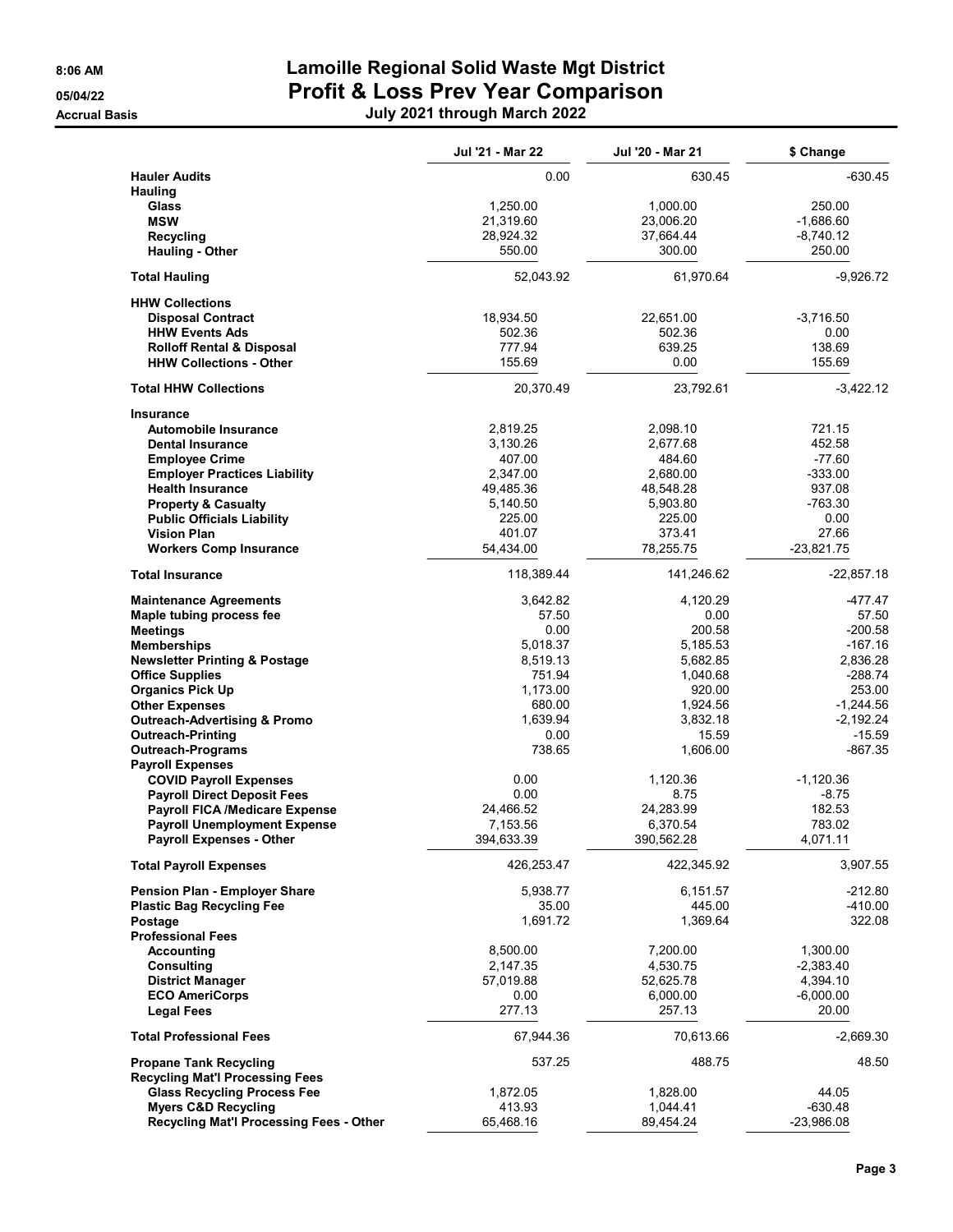**Accrual Basis** 

# **8:06 AM Lamoille Regional Solid Waste Mgt District 05/04/22 Profit & Loss Prev Year Comparison**

| July 2021 through March 2022 |  |  |  |
|------------------------------|--|--|--|
|------------------------------|--|--|--|

|                                              | Jul '21 - Mar 22 | Jul '20 - Mar 21 | \$ Change    |
|----------------------------------------------|------------------|------------------|--------------|
| <b>Total Recycling Mat'l Processing Fees</b> | 67,754.14        | 92,326.65        | $-24,572.51$ |
| Rent                                         | 34,150.56        | 26,583.00        | 7,567.56     |
| <b>Sales Tax</b>                             | 465.78           | 257.22           | 208.56       |
| <b>Snow Removal</b>                          | 9,875.00         | 6,755.00         | 3,120.00     |
| <b>Software</b>                              | 2,570.50         | 2,106.15         | 464.35       |
| <b>Subscriptions &amp; Publications</b>      | 1,599.00         | 388.81           | 1,210.19     |
| <b>Supplies - Stations</b>                   | 8,375.36         | 9.328.56         | $-953.20$    |
| <b>Testing and Analysis</b>                  | 856.95           | 643.50           | 213.45       |
| <b>Tire Disposal/Recycling</b>               | 10,959.00        | 13,507.00        | $-2,548.00$  |
| <b>Transfer Station</b>                      |                  |                  |              |
| <b>Maintenance</b>                           | 14,079.82        | 6,194.40         | 7,885.42     |
| <b>Site Work</b>                             | 29,009.66        | 14,110.59        | 14,899.07    |
| <b>Transfer Station - Other</b>              | 82.02            | 0.00             | 82.02        |
| <b>Total Transfer Station</b>                | 43,171.50        | 20,304.99        | 22,866.51    |
| <b>Travel &amp; Meals</b>                    | 2,269.73         | 2,267.64         | 2.09         |
| <b>Treasurer Stipend</b>                     | 2,025.00         | 2,025.00         | 0.00         |
| <b>Uniforms</b>                              | 4,906.62         | 5,351.85         | $-445.23$    |
| <b>Utilities</b>                             |                  |                  |              |
| <b>Electric/Water/Sewer</b>                  | 9.286.11         | 8.647.17         | 638.94       |
| Heating                                      | 9,212.28         | 6,139.54         | 3,072.74     |
| <b>Telephone and Internet</b>                | 7,531.79         | 7,504.50         | 27.29        |
| <b>Toilet Rental</b>                         | 4,500.00         | 5.445.00         | $-945.00$    |
| <b>Total Utilities</b>                       | 30,530.18        | 27,736.21        | 2,793.97     |
| <b>Work Crews - VOWP</b>                     | 75.00            | 0.00             | 75.00        |
| <b>Total Expense</b>                         | 1,286,115.00     | 1,272,732.10     | 13,382.90    |
| <b>Net Ordinary Income</b>                   | $-30,057.01$     | 43,566.53        | -73,623.54   |
| Net Income                                   | $-30,057.01$     | 43,566.53        | $-73,623.54$ |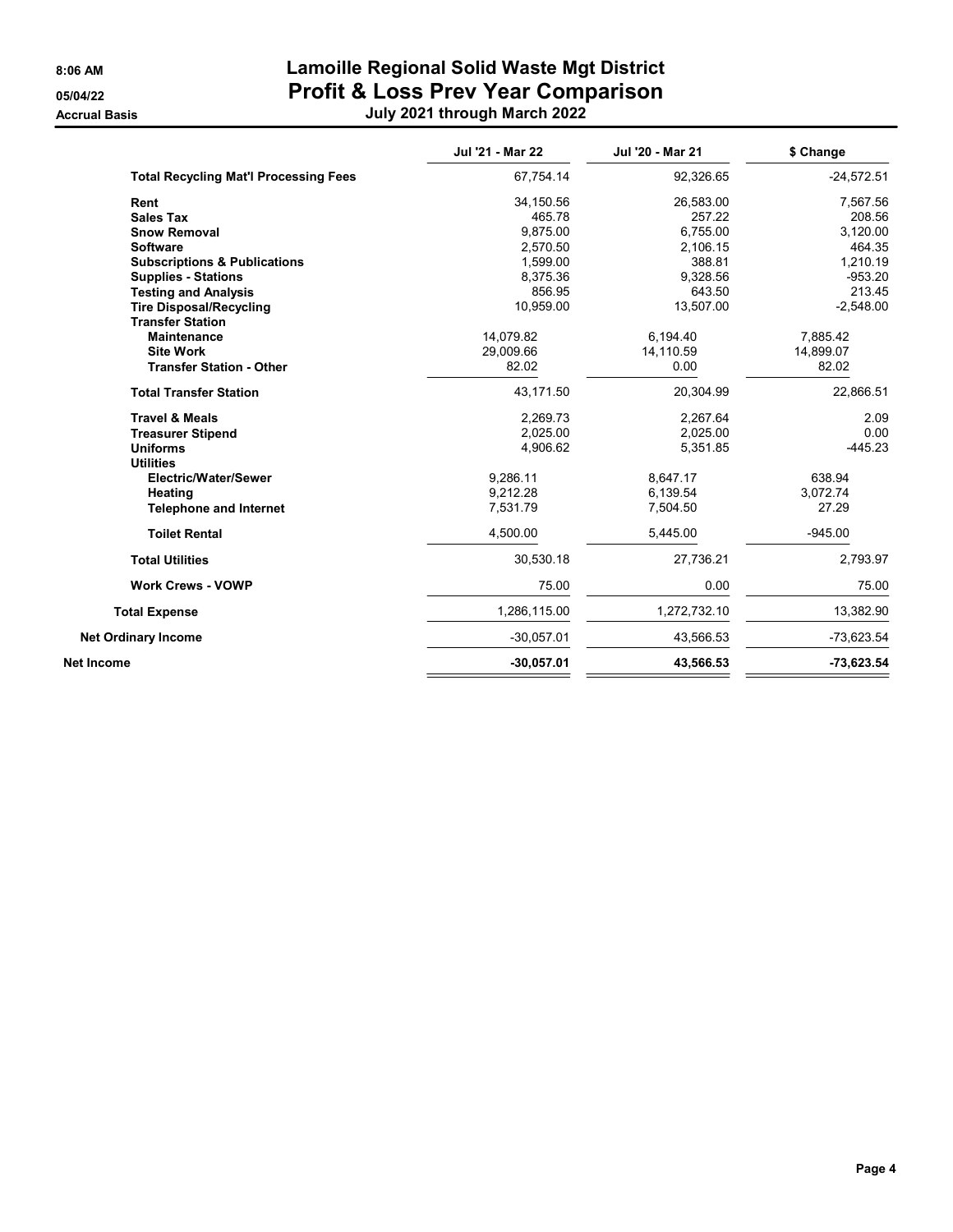|                                                                            | Jul '21 - Mar 22     | <b>Budget</b>        | \$ Over Budget        | % of Budget      |
|----------------------------------------------------------------------------|----------------------|----------------------|-----------------------|------------------|
| <b>Ordinary Income/Expense</b><br>Income                                   |                      |                      |                       |                  |
| <b>Administrative Fees</b><br><b>Appliances</b>                            | 1,000.00<br>2,415.00 | 1,000.00<br>3,300.00 | 0.00<br>$-885.00$     | 100.0%<br>73.2%  |
| <b>Baling Enterprise at SED</b><br><b>Baled Cardboard</b>                  | 0.00                 | 4,800.00             | $-4.800.00$           | 0.0%             |
| <b>Baled Film</b>                                                          | 0.00                 | 4,500.00             | $-4,500.00$           | 0.0%             |
| <b>Total Baling Enterprise at SED</b>                                      | 0.00                 | 9,300.00             | $-9,300.00$           | 0.0%             |
| <b>Batteries</b>                                                           | 566.40               | 1,000.00             | -433.60               | 56.6%            |
| <b>Book Recycling Income</b><br><b>Bottle Redemption Program</b>           | 427.00               | 700.00               | $-273.00$             | 61.0%            |
| <b>Bottle Redemption - Distributor</b>                                     | 12,272.74            | 75,000.00            | $-62.727.26$          | 16.4%            |
| <b>Total Bottle Redemption Program</b>                                     | 12.272.74            | 75,000.00            | $-62,727.26$          | 16.4%            |
| <b>Bulky Waste</b>                                                         | 23,802.00            | 35,000.00            | $-11,198.00$          | 68.0%            |
| <b>Call2Recycle Battery Reimburse</b>                                      | 313.00               | 1,200.00             | $-887.00$             | 26.1%            |
| <b>Capital Reserve Transfers</b><br><b>Compost Bin Sales</b>               | 40,000.00            |                      |                       |                  |
| <b>Accessories for Green Cone</b>                                          | 30.00                | 0.00                 | 30.00                 | 100.0%           |
| <b>Bucket - Lamoille Soil Kit</b>                                          | 960.00               | 0.00                 | 960.00                | 100.0%           |
| Donations of composters & KCs                                              | 0.00                 | 0.00                 | 0.00                  | 0.0%             |
| <b>Filters for Kitchen Collectors</b>                                      | 32.00                | 0.00                 | 32.00                 | 100.0%           |
| <b>Green Cone Sales</b>                                                    | 805.00               | 0.00                 | 805.00                | 100.0%           |
| <b>Kitchen Collectors</b><br><b>Lids for Buckets</b>                       | 200.00<br>105.00     | 0.00<br>0.00         | 200.00<br>105.00      | 100.0%<br>100.0% |
| <b>Compost Bin Sales - Other</b>                                           | 1,144.00             | 7,000.00             | $-5,856.00$           | 16.3%            |
| <b>Total Compost Bin Sales</b>                                             | 3,276.00             | 7,000.00             | $-3,724.00$           | 46.8%            |
| <b>Compost Product Sales</b>                                               |                      |                      |                       |                  |
| <b>Bucket of Finished Compost</b>                                          | 10.00                | 0.00                 | 10.00                 | 100.0%           |
| <b>Cubic Yard of Finished Compost</b>                                      | 0.00<br>0.00         | 0.00<br>0.00         | 0.00<br>0.00          | 0.0%<br>0.0%     |
| <b>Donations of Finished Compost</b><br><b>Refills of Finished Compost</b> | 324.00               | 0.00                 | 324.00                | 100.0%           |
| <b>Compost Product Sales - Other</b>                                       | 0.00                 | 7,500.00             | $-7,500.00$           | 0.0%             |
| <b>Total Compost Product Sales</b>                                         | 334.00               | 7,500.00             | $-7,166.00$           | 4.5%             |
| Disposal Income C&D                                                        | 61,214.84            | 115,000.00           | $-53,785.16$          | 53.2%            |
| <b>Disposal Income MSW</b>                                                 | 519,200.50           | 710,000.00           | -190,799.50           | 73.1%            |
| <b>E-waste Reimbursement</b><br><b>Electronics Recycling Program</b>       | 4,787.12             | 8,500.00             | $-3,712.88$           | 56.3%            |
| <b>Television Monitors</b>                                                 | 55.00                | 0.00                 | 55.00                 | 100.0%           |
| Electronics Recycling Program - Other                                      | 1,448.00             | 3,500.00             | $-2,052.00$           | 41.4%            |
| <b>Total Electronics Recycling Program</b>                                 | 1.503.00             | 3.500.00             | $-1,997.00$           | 42.9%            |
| <b>Fluorescent Bulbs</b>                                                   | 779.16               | 1,000.00             | $-220.84$             | 77.9%            |
| <b>Freon Appliances</b><br>Grants                                          | 8,202.00             | 12,000.00            | $-3,798.00$           | 68.4%            |
| ANR Infrastructure SED & LS                                                | 42,759.00            |                      |                       |                  |
| <b>Grant - Infrastructure Compost</b>                                      | 0.00                 | 0.00                 | 0.00                  | 0.0%             |
| <b>Grant Income - HHW</b>                                                  | 14,709.32            | 26,700.00            | $-11,990.68$          | 55.1%            |
| Grant Income - Infrastr SED/LS                                             | $-5,478.80$          |                      |                       |                  |
| <b>Grant Income - VLCT</b><br><b>Grants - Other</b>                        | 891.00<br>0.00       | 5,000.00<br>0.00     | $-4,109.00$<br>0.00   | 17.8%<br>0.0%    |
| <b>Total Grants</b>                                                        | 52,880.52            | 31,700.00            | 21,180.52             | 166.8%           |
| <b>Hauler's License Fees</b>                                               | 450.00               | 500.00               | $-50.00$              | 90.0%            |
| <b>HHW CEG Businesses</b>                                                  | 3,200.85             | 10,000.00            | $-6.799.15$           | 32.0%            |
| <b>Interest Income</b>                                                     | 916.81               | 1,100.00             | $-183.19$             | 83.3%            |
| Leaf & Yard Waste                                                          | 619.75               | 700.00               | $-80.25$              | 88.5%            |
| <b>Maple tubing</b>                                                        | 40.00<br>85.40       | 100.00<br>0.00       | $-60.00$<br>85.40     | 40.0%<br>100.0%  |
| Miscellaneous Income<br>Organics                                           |                      |                      |                       |                  |
| <b>Commercial Organics Tip Fee</b>                                         | 3,594.75             | 5,000.00             | $-1,405.25$           | 71.9%            |
| <b>Residential Organics Tip Fee</b><br><b>Organics - Other</b>             | 16,250.00<br>970.00  | 24,000.00<br>0.00    | $-7,750.00$<br>970.00 | 67.7%<br>100.0%  |
| <b>Total Organics</b>                                                      | 20,814.75            | 29,000.00            | $-8,185.25$           | 71.8%            |
| Overages/Shortages                                                         | $-96.13$             | 0.00                 | $-96.13$              | 100.0%           |
| <b>Plastic film</b>                                                        | 1,417.50             | 1,000.00             | 417.50                | 141.8%           |
| <b>Propane Tanks</b>                                                       | 568.00               | 800.00               | $-232.00$             | 71.0%            |
| <b>Recycling Income</b>                                                    |                      |                      |                       |                  |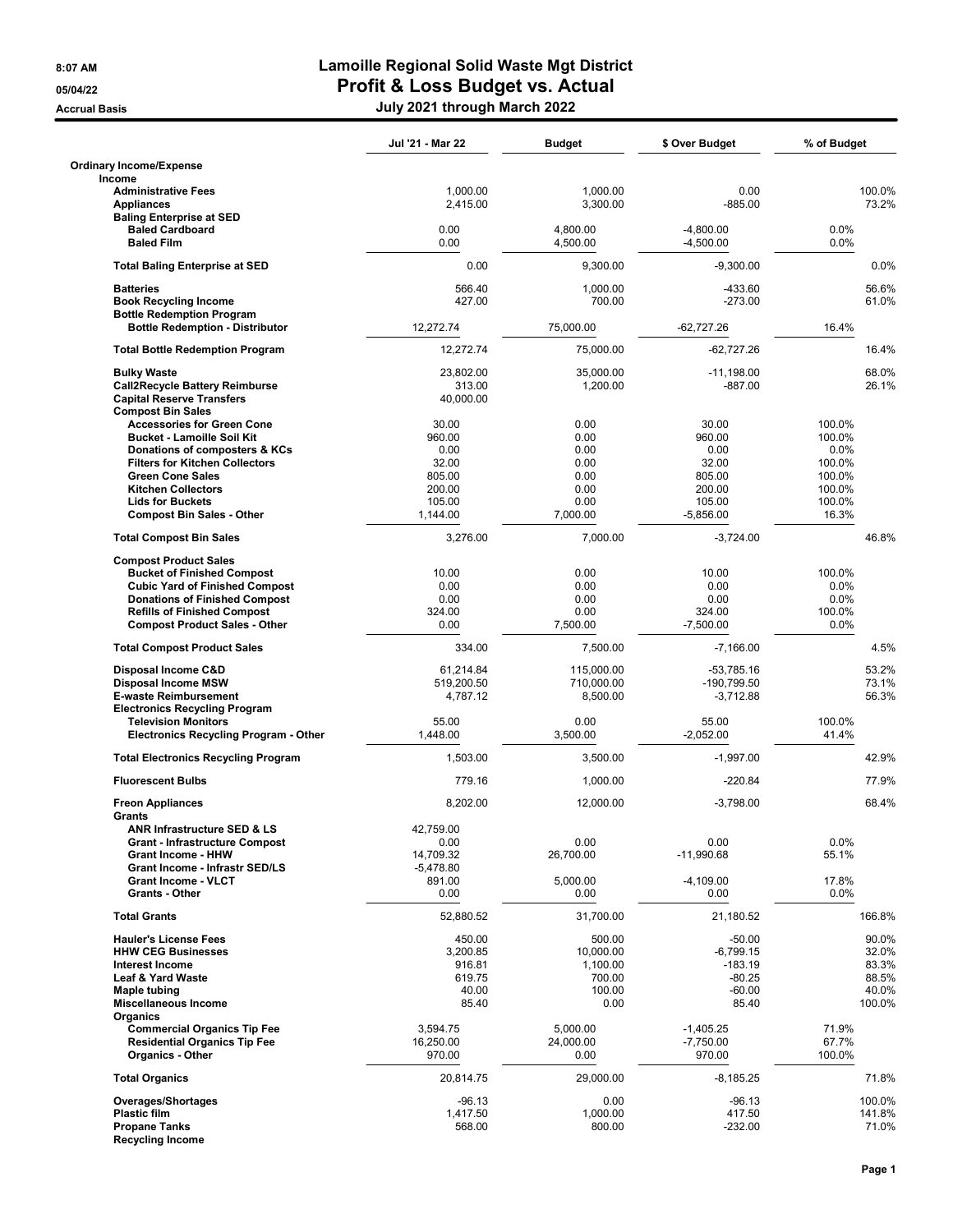|                                                                                                                                                                                                                          | Jul '21 - Mar 22                                                         | <b>Budget</b>                                                                  | \$ Over Budget                                                                          | % of Budget                                                  |
|--------------------------------------------------------------------------------------------------------------------------------------------------------------------------------------------------------------------------|--------------------------------------------------------------------------|--------------------------------------------------------------------------------|-----------------------------------------------------------------------------------------|--------------------------------------------------------------|
| OCC Recycling Income from NRRA<br>Recycling Income - Other                                                                                                                                                               | 7,224.60<br>137,942.60                                                   | 190,000.00                                                                     | -52,057.40                                                                              | 72.6%                                                        |
| <b>Total Recycling Income</b>                                                                                                                                                                                            | 145, 167.20                                                              | 190,000.00                                                                     | -44,832.80                                                                              | 76.4%                                                        |
| <b>Recycling Sales of Bins</b>                                                                                                                                                                                           | 131.00                                                                   | 500.00                                                                         | $-369.00$                                                                               | 26.2%                                                        |
| <b>Scrap Metal</b>                                                                                                                                                                                                       | 34,324.64                                                                | 30,000.00                                                                      | 4,324.64                                                                                | 114.4%                                                       |
| <b>Stump Dump</b><br>Surcharge - C&D - Haulers                                                                                                                                                                           | 620.00<br>110,324.97                                                     | 700.00<br>150,000.00                                                           | $-80.00$<br>$-39,675.03$                                                                | 88.6%<br>73.5%                                               |
| Surcharge - MSW - Haulers                                                                                                                                                                                                | 193,261.47                                                               | 248,000.00                                                                     | $-54,738.53$                                                                            | 77.9%                                                        |
| <b>Textiles</b><br><b>Tire Income</b>                                                                                                                                                                                    | 917.00<br>10,321.50                                                      | 2,500.00<br>18,000.00                                                          | $-1,583.00$<br>$-7,678.50$                                                              | 36.7%<br>57.3%                                               |
| <b>Total Income</b>                                                                                                                                                                                                      | 1,256,057.99                                                             | 1,705,600.00                                                                   | -449,542.01                                                                             | 73.6%                                                        |
| Gross Profit                                                                                                                                                                                                             | 1,256,057.99                                                             | 1,705,600.00                                                                   | -449,542.01                                                                             | 73.6%                                                        |
| <b>Expense</b><br>Advertising<br><b>Book Recycling</b><br><b>Bottle Redemption Payout</b><br><b>Clerk Stipend</b><br><b>Compost Bin Purchase</b>                                                                         | 0.00<br>0.00<br>6,335.75<br>816.69                                       | 0.00<br>200.00<br>35.000.00<br>1,200.00                                        | 0.00<br>$-200.00$<br>$-28,664.25$<br>-383.31                                            | 0.0%<br>0.0%<br>18.1%<br>68.1%                               |
| Donated C-Bins; KCs; Finished<br><b>Green Cone Accessories</b><br><b>Green Cone Purchase</b><br><b>Lids for Buckets</b><br><b>Purchase of Kitchen Collectors</b><br><b>Toters</b><br><b>Compost Bin Purchase - Other</b> | 0.00<br>0.00<br>77.55<br>1,862.96<br>0.00<br>0.00<br>0.00                | 0.00<br>0.00<br>0.00<br>0.00<br>0.00<br>0.00<br>8,000.00                       | 0.00<br>0.00<br>77.55<br>1.862.96<br>0.00<br>0.00<br>$-8,000.00$                        | 0.0%<br>0.0%<br>100.0%<br>100.0%<br>$0.0\%$<br>0.0%<br>0.0%  |
| <b>Total Compost Bin Purchase</b>                                                                                                                                                                                        | 1,940.51                                                                 | 8,000.00                                                                       | $-6,059.49$                                                                             | 24.3%                                                        |
| <b>Conferences</b><br><b>COVID-19 EXPENSES</b><br><b>Disposal Expense MSW</b><br><b>Disposal Tip Fee</b>                                                                                                                 | 318.00<br>0.00<br>197, 172.99                                            | 2,200.00<br>0.00<br>311,100.00                                                 | $-1,882.00$<br>0.00<br>$-113,927.01$                                                    | 14.5%<br>0.0%<br>63.4%                                       |
| <b>Craftsbury Tip Fee at STS</b><br><b>Morrisville Tip Fee at STS</b><br>Disposal Tip Fee - Other                                                                                                                        | 2,716.94<br>2,633.43<br>0.00                                             | 4,500.00<br>7,600.00<br>0.00                                                   | $-1,783.06$<br>$-4,966.57$<br>0.00                                                      | 60.4%<br>34.7%<br>0.0%                                       |
| <b>Total Disposal Tip Fee</b>                                                                                                                                                                                            | 5,350.37                                                                 | 12,100.00                                                                      | $-6,749.63$                                                                             | 44.2%                                                        |
| <b>Donations</b><br><b>Electronic Waste Processing</b><br>Equipment<br><b>Baler Equipment Maintenance</b><br><b>Purchase</b><br>Rental<br><b>Repairs/Maintenance</b><br><b>Equipment - Other</b>                         | 6,873.12<br>873.96<br>270.38<br>98,960.94<br>695.00<br>14,947.75<br>0.00 | 11,250.00<br>2,500.00<br>1,300.00<br>11,800.00<br>1,300.00<br>6,400.00<br>0.00 | $-4,376.88$<br>$-1.626.04$<br>$-1,029.62$<br>87,160.94<br>$-605.00$<br>8,547.75<br>0.00 | 61.1%<br>35.0%<br>20.8%<br>838.7%<br>53.5%<br>233.6%<br>0.0% |
| <b>Total Equipment</b>                                                                                                                                                                                                   | 114,874.07                                                               | 20,800.00                                                                      | 94,074.07                                                                               | 552.3%                                                       |
| <b>Feedstocks</b><br><b>Fluorescent Bulb Recycling</b><br><b>Freon Removal</b><br>Fuel                                                                                                                                   | 4,000.00<br>865.36<br>5,020.00                                           | 5,000.00<br>1,000.00<br>8,000.00                                               | $-1,000.00$<br>$-134.64$<br>$-2,980.00$                                                 | 80.0%<br>86.5%<br>62.8%                                      |
| <b>Off Road Diesel</b><br>Fuel - Other                                                                                                                                                                                   | 1,577.80<br>5,086.29                                                     | 1,000.00<br>6,500.00                                                           | 577.80<br>$-1,413.71$                                                                   | 157.8%<br>78.3%                                              |
| <b>Total Fuel</b>                                                                                                                                                                                                        | 6,664.09                                                                 | 7,500.00                                                                       | $-835.91$                                                                               | 88.9%                                                        |
| Green Up Day<br>Dump Clean Up Fund<br><b>Town Contributions</b>                                                                                                                                                          | 0.00<br>0.00                                                             | 2,000.00<br>1,200.00                                                           | $-2,000.00$<br>$-1,200.00$                                                              | 0.0%<br>0.0%                                                 |
| <b>Total Green Up Day</b>                                                                                                                                                                                                | 0.00                                                                     | 3,200.00                                                                       | $-3,200.00$                                                                             | 0.0%                                                         |
| <b>Hauler Audits</b><br><b>Hauling</b><br>Glass<br><b>MSW</b><br>Recycling                                                                                                                                               | 0.00<br>1,250.00<br>21,319.60<br>28,924.32                               | 1,000.00<br>0.00<br>31,000.00<br>50,000.00                                     | $-1,000.00$<br>1,250.00<br>$-9,680.40$<br>$-21,075.68$                                  | 0.0%<br>100.0%<br>68.8%<br>57.8%                             |
| <b>Hauling - Other</b>                                                                                                                                                                                                   | 550.00                                                                   | 0.00                                                                           | 550.00                                                                                  | 100.0%                                                       |
| <b>Total Hauling</b>                                                                                                                                                                                                     | 52,043.92                                                                | 81,000.00                                                                      | $-28,956.08$                                                                            | 64.3%                                                        |

**HHW Collections**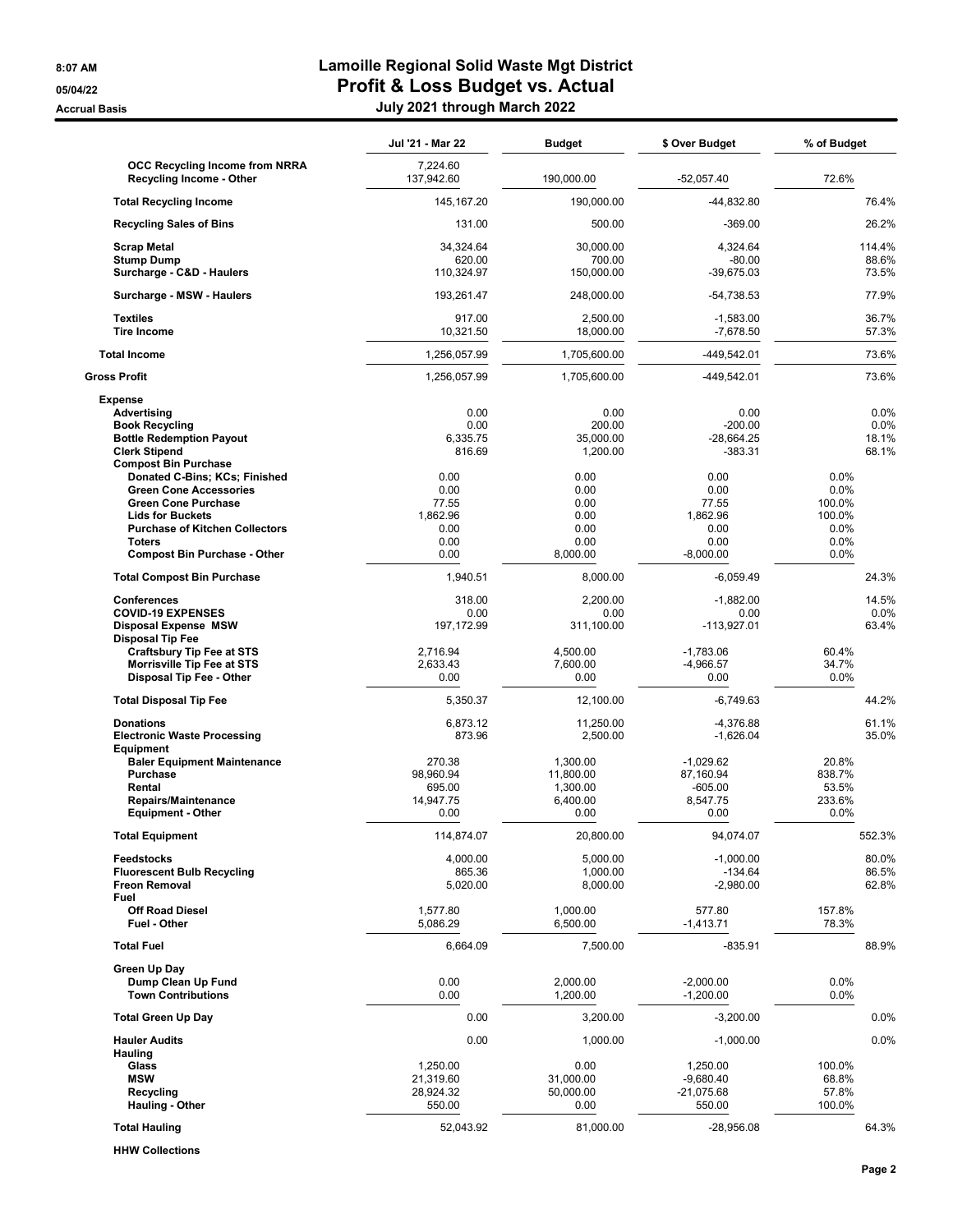|                                                                         | Jul '21 - Mar 22      | <b>Budget</b>         | \$ Over Budget              | % of Budget     |
|-------------------------------------------------------------------------|-----------------------|-----------------------|-----------------------------|-----------------|
| <b>Disposal Contract</b>                                                | 18,934.50             | 47,000.00             | -28,065.50                  | 40.3%           |
| <b>HHW Events Ads</b>                                                   | 502.36                | 1,000.00              | -497.64                     | 50.2%           |
| <b>Rolloff Rental &amp; Disposal</b>                                    | 777.94                | 2,000.00              | $-1,222.06$                 | 38.9%           |
| <b>HHW Collections - Other</b>                                          | 155.69                | 0.00                  | 155.69                      | 100.0%          |
| <b>Total HHW Collections</b>                                            | 20,370.49             | 50,000.00             | $-29,629.51$                | 40.7%           |
| Insurance                                                               |                       |                       |                             |                 |
| Automobile Insurance                                                    | 2,819.25              | 4,450.00              | $-1,630.75$                 | 63.4%           |
| <b>Dental Insurance</b>                                                 | 3,130.26              | 4,100.00              | $-969.74$                   | 76.3%           |
| <b>Employee Crime</b>                                                   | 407.00                | 800.00                | $-393.00$                   | 50.9%           |
| <b>Employer Practices Liability</b>                                     | 2,347.00              | 3,600.00              | $-1,253.00$                 | 65.2%           |
| <b>Health Insurance</b><br><b>Property &amp; Casualty</b>               | 49,485.36<br>5,140.50 | 86,000.00<br>8,500.00 | $-36.514.64$<br>$-3,359.50$ | 57.5%<br>60.5%  |
| <b>Public Officials Liability</b>                                       | 225.00                | 300.00                | $-75.00$                    | 75.0%           |
| <b>Vision Plan</b>                                                      | 401.07                | 600.00                | $-198.93$                   | 66.8%           |
| <b>Workers Comp Insurance</b>                                           | 54,434.00             | 102,200.00            | -47,766.00                  | 53.3%           |
| <b>Total Insurance</b>                                                  | 118,389.44            | 210,550.00            | $-92,160.56$                | 56.2%           |
| <b>Maintenance Agreements</b>                                           | 3,642.82              | 5,300.00              | $-1,657.18$                 | 68.7%           |
| Maple tubing process fee                                                | 57.50                 | 100.00                | $-42.50$                    | 57.5%           |
| <b>Meetings</b>                                                         | 0.00                  | 800.00                | $-800.00$                   | 0.0%            |
| <b>Memberships</b>                                                      | 5,018.37              | 5,000.00              | 18.37                       | 100.4%          |
| <b>Newsletter Printing &amp; Postage</b>                                | 8,519.13              | 12,500.00             | $-3,980.87$                 | 68.2%           |
| <b>Office Supplies</b>                                                  | 751.94                | 1,600.00              | $-848.06$                   | 47.0%           |
| <b>Organics Pick Up</b>                                                 | 1,173.00              | 0.00                  | 1,173.00                    | 100.0%          |
| <b>Other Expenses</b>                                                   | 680.00                | 300.00<br>12.000.00   | 380.00                      | 226.7%<br>13.7% |
| <b>Outreach-Advertising &amp; Promo</b><br><b>Outreach-Printing</b>     | 1,639.94<br>0.00      | 0.00                  | $-10,360.06$<br>0.00        | 0.0%            |
| <b>Outreach-Programs</b>                                                | 738.65                | 3,600.00              | $-2,861.35$                 | 20.5%           |
| <b>Payroll Expenses</b>                                                 |                       |                       |                             |                 |
| <b>COVID Payroll Expenses</b>                                           | 0.00                  | 0.00                  | 0.00                        | 0.0%            |
| <b>Payroll Direct Deposit Fees</b>                                      | 0.00                  | 0.00                  | 0.00                        | 0.0%            |
| Payroll FICA /Medicare Expense                                          | 24,466.52             | 39,500.00             | $-15,033.48$                | 61.9%           |
| <b>Payroll Unemployment Expense</b>                                     | 7,153.56              | 9,900.00              | $-2,746.44$                 | 72.3%           |
| Payroll Expenses - Other                                                | 394,633.39            | 515,500.00            | $-120,866.61$               | 76.6%           |
| <b>Total Payroll Expenses</b>                                           | 426,253.47            | 564,900.00            | -138,646.53                 | 75.5%           |
| Pension Plan - Employer Share<br><b>Permits</b>                         | 5,938.77<br>0.00      | 9,500.00<br>200.00    | $-3,561.23$<br>$-200.00$    | 62.5%<br>0.0%   |
| <b>Plastic Bag Recycling Fee</b>                                        | 35.00                 | 800.00                | -765.00                     | 4.4%            |
| Postage                                                                 | 1,691.72              | 2,300.00              | $-608.28$                   | 73.6%           |
| <b>Professional Fees</b>                                                |                       |                       |                             |                 |
| Accounting                                                              | 8,500.00              | 8,500.00              | 0.00                        | 100.0%          |
| Consulting                                                              | 2,147.35              | 4,000.00              | $-1,852.65$                 | 53.7%           |
| <b>District Manager</b>                                                 | 57.019.88             | 70,500.00             | $-13,480.12$                | 80.9%           |
| <b>ECO AmeriCorps</b>                                                   | 0.00                  | 8,000.00              | $-8,000.00$                 | $0.0\%$         |
| <b>Legal Fees</b>                                                       | 277.13                | 500.00                | $-222.87$                   | 55.4%           |
| <b>Total Professional Fees</b>                                          | 67,944.36             | 91,500.00             | $-23.555.64$                | 74.3%           |
| <b>Propane Tank Recycling</b><br><b>Recycling Mat'l Processing Fees</b> | 537.25                | 600.00                | $-62.75$                    | 89.5%           |
| <b>Glass Recycling Process Fee</b>                                      | 1,872.05              | 0.00                  | 1,872.05                    | 100.0%          |
| <b>Myers C&amp;D Recycling</b>                                          | 413.93                | 0.00                  | 413.93                      | 100.0%          |
| Recycling Mat'l Processing Fees - Other                                 | 65,468.16             | 100,000.00            | $-34,531.84$                | 65.5%           |
| <b>Total Recycling Mat'l Processing Fees</b>                            | 67,754.14             | 100,000.00            | $-32,245.86$                | 67.8%           |
| Rent                                                                    | 34,150.56             | 50,500.00             | $-16,349.44$                | 67.6%           |
| <b>Sales Tax</b>                                                        | 465.78                | 0.00                  | 465.78                      | 100.0%          |
| Signage                                                                 | 0.00                  | 300.00                | $-300.00$                   | 0.0%            |
| <b>Snow Removal</b>                                                     | 9,875.00              | 7,000.00              | 2,875.00                    | 141.1%          |
| <b>Software</b>                                                         | 2,570.50              | 3,500.00              | $-929.50$                   | 73.4%           |
| <b>Stump Dump Management</b><br><b>Subscriptions &amp; Publications</b> | 0.00<br>1,599.00      | 700.00<br>2,000.00    | $-700.00$<br>$-401.00$      | 0.0%<br>80.0%   |
| <b>Supplies - Stations</b>                                              | 8,375.36              | 9,300.00              | $-924.64$                   | 90.1%           |
| <b>Testing and Analysis</b>                                             | 856.95                | 500.00                | 356.95                      | 171.4%          |
| <b>Textile Processing</b>                                               | 0.00                  | 400.00                | $-400.00$                   | 0.0%            |
| <b>Tire Disposal/Recycling</b>                                          | 10,959.00             | 14,000.00             | $-3,041.00$                 | 78.3%           |
| <b>Training - Attendants</b>                                            | 0.00                  | 1,500.00              | $-1,500.00$                 | 0.0%            |
| <b>Transfer Station</b>                                                 |                       |                       |                             |                 |
| Maintenance                                                             | 14,079.82             | 5,000.00              | 9,079.82                    | 281.6%          |
| <b>Site Work</b>                                                        | 29,009.66             | 3,600.00              | 25,409.66                   | 805.8%          |
| <b>Transfer Station - Other</b>                                         | 82.02                 | 0.00                  | 82.02                       | 100.0%          |
| <b>Total Transfer Station</b>                                           | 43,171.50             | 8,600.00              | 34,571.50                   | 502.0%          |